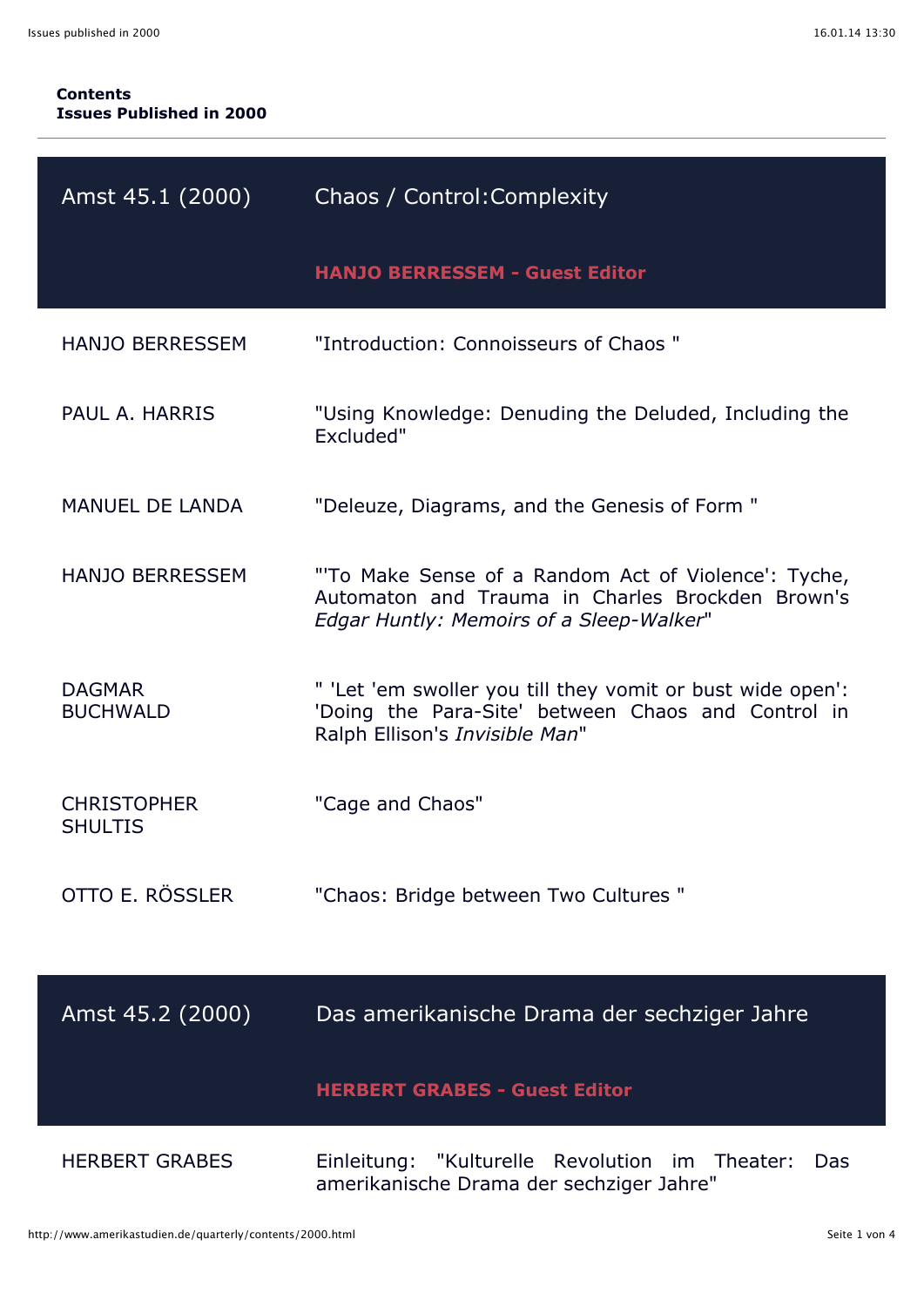| <b>KURT MÜLLER</b>                     | "Formen paradoxer Kommunikation: Edward Albees The<br>Zoo Story im Kontext der (Gegen-)Kultur der sechziger<br>Jahre"                                 |
|----------------------------------------|-------------------------------------------------------------------------------------------------------------------------------------------------------|
| <b>MARGIT SICHERT</b>                  | Therapie:<br>Jean-Claude<br>"Theater als kollektive<br>van<br>Itallies The Serpent"                                                                   |
| <b>THOMAS</b><br><b>LEUCHTENMÜLLER</b> | "Vom modernen Theater der Dissonanz: Satire<br>in.<br>experimentellen amerikanischen Dramen der sechziger<br>Jahre"                                   |
| <b>KERSTIN SCHMIDT</b>                 | "Die 60er Jahre im satirischen Spiegel: Jules Feiffers<br>Little Murders"                                                                             |
| <b>MARGIT PETERFY</b>                  | "Gore Vidal's 'Public': Satire and Political Reality in Visit<br>to a Small Planet, The Best Man, and An Evening with<br><b>Richard Nixon"</b>        |
| <b>JOCHEN ACHILLES</b>                 | "Allegory and Iconography in African American Drama of<br>the Sixties: Imamu Amiri Baraka's Dutchman and Alice<br>Childress's Wine in the Wilderness" |
| <b>KLAUS SCHWANK</b>                   | "Ed Bullins und das Theater der Black Experience"                                                                                                     |
| <b>MARTINA MITTAG</b>                  | "Paradise<br>Apocalypse<br><b>Now</b><br>oder<br>Now?<br>Utopie,<br>Apokalypse und das Absurde im amerikanischen Theater<br>der 60er Jahre"           |

## Amst 45.3 (2000)

WOLFGANG **SPLITTER** 

" 'Neger', 'Miterlöste', 'Nebenmenschen': Heinrich Melchior Mühlenberg über die afro-amerikanische Ethnie und die Sklaverei"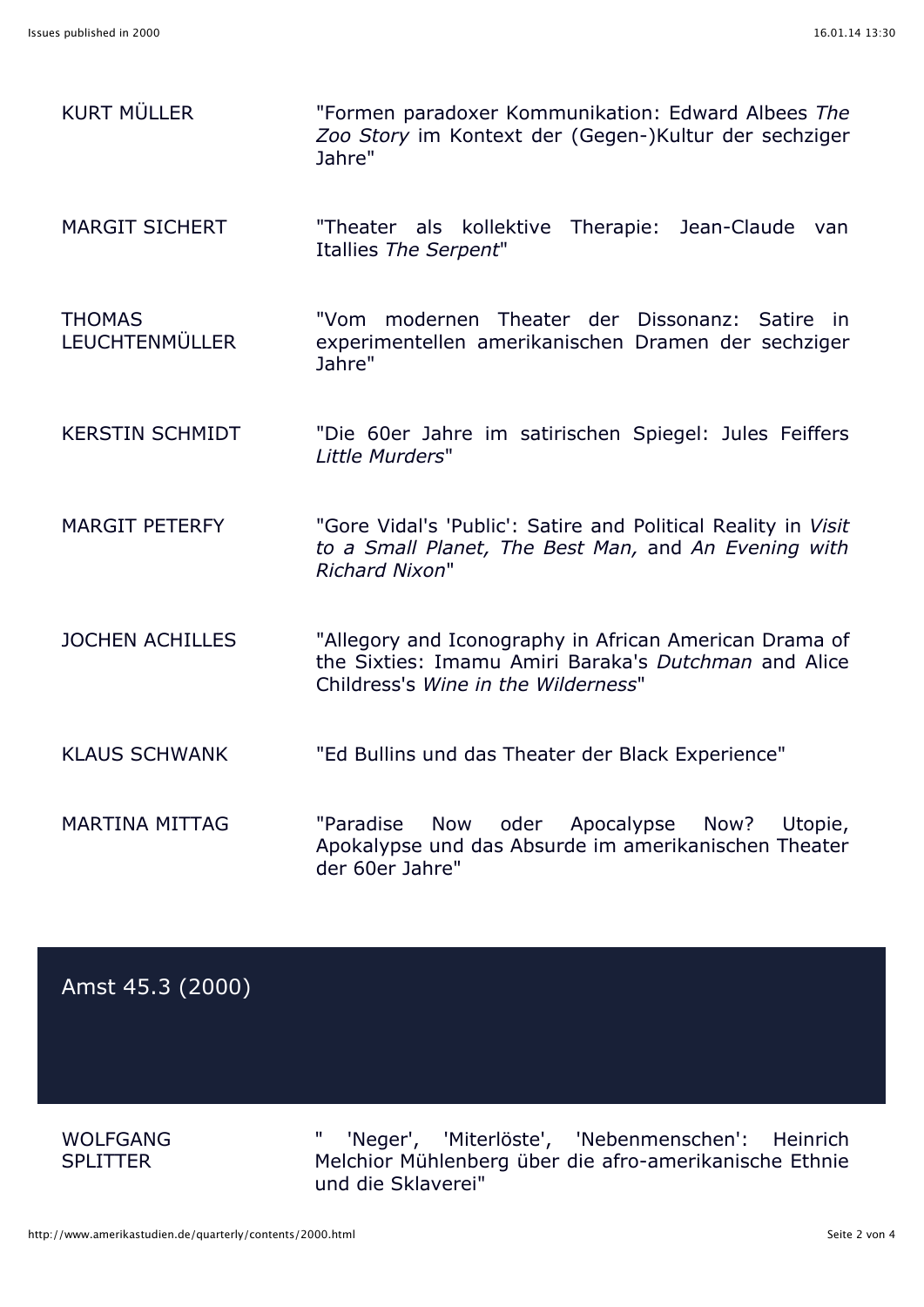| <b>JÜRGEN</b><br><b>MARTSCHUKAT</b> | " 'The Art of Killing by Electricity': Das Erhabene und der<br>Elektrische Stuhl"                                      |
|-------------------------------------|------------------------------------------------------------------------------------------------------------------------|
| <b>KIRAN KLAUS PATEL</b>            | "Amerika als Argument: Die Wahrnehmungen des New<br>Deal am Anfang des 'Dritten Reichs'"                               |
| <b>MARIETTA</b><br><b>MESSMER</b>   | "Reviewers' Despair: The Politics of Dickinson's Critical<br>Reception During the 1890s"                               |
| PETER SCHNECK                       | "Image Fictions: Literature, Television, and the End(s)<br>of Irony"                                                   |
| <b>KLAUS-DIETER</b><br><b>GROSS</b> | "The Politics of Scott Joplin's Treemonisha"                                                                           |
| <b>MITA BANERJEE</b>                | "Black Bottoms, Yellow Skin: From Ma Rainey to Maxine<br>Hong Kingston's Tripmaster Monkey"                            |
|                                     |                                                                                                                        |
| Amst 45.4 (2000)                    | Time and the African American Experience                                                                               |
|                                     | <b>ULFRIED REICHARDT - Guest Editor</b>                                                                                |
| <b>ULFRIED</b><br><b>REICHARDT</b>  | "Time and the African American Experience:<br><b>The</b><br>Problem of Chronocentrism"                                 |
| <b>WALTER JOHNSON</b>               | "Possible<br>Pasts:<br>Some<br><b>Speculations</b><br>Time,<br>on<br>Temporality, and the History of Atlantic Slavery" |
| <b>MIA BAY</b>                      | "The Historical Origins of Afrocentrism"                                                                               |
| <b>FRITZ GYSIN</b>                  | "Double-Jointed Time in Nathaniel Mackey's Jazz Fiction"                                                               |